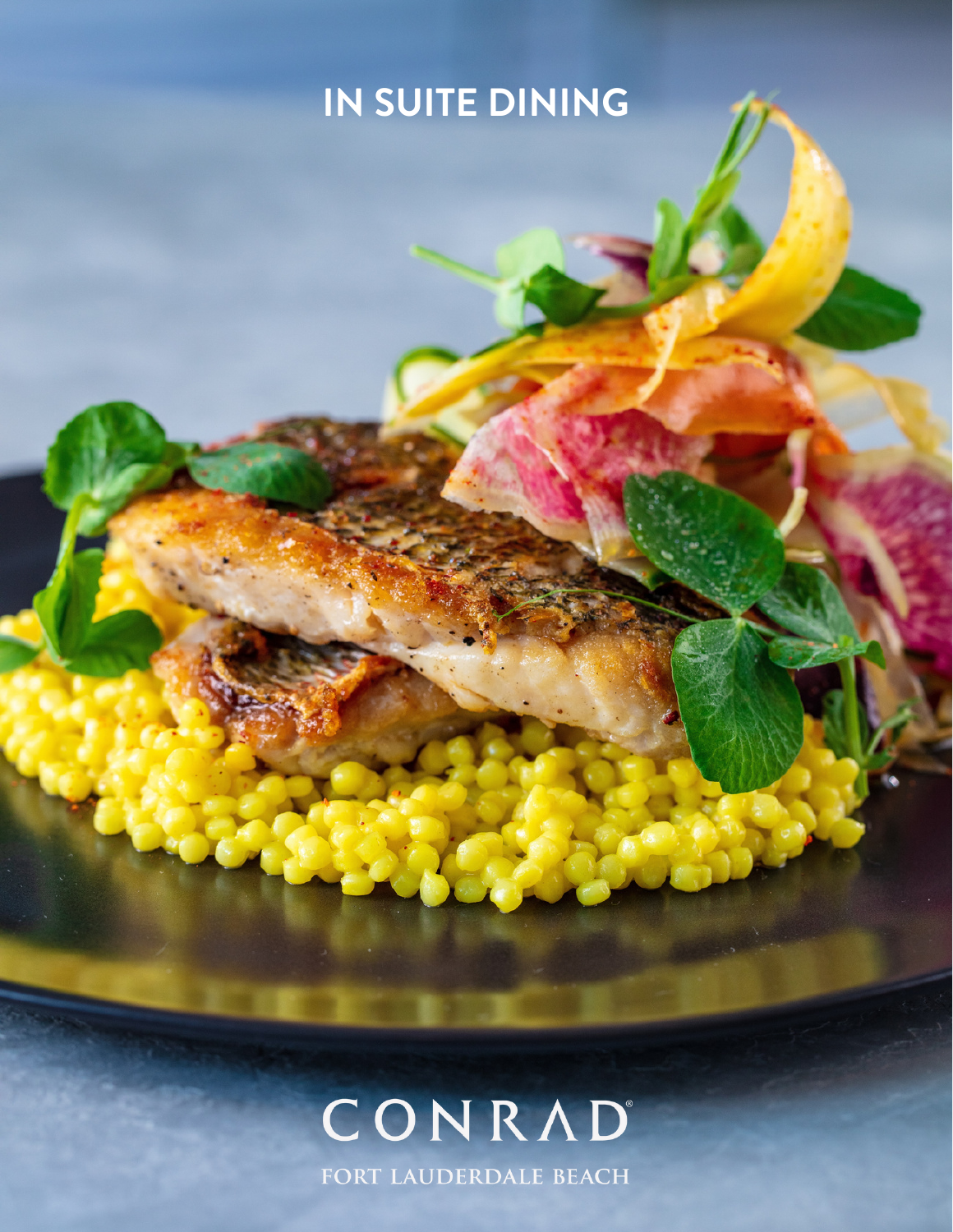# **BREAKFAST** Served from 7:00am to 11:00am

#### HEALTHY START

Continental Breakfast | 23 Chef's selection of fresh baked pastries and muffins, yogurt parfait, fresh juice, choice of coffee or tea

#### Yogurt Bowl | 14

Serious Cow greek yogurt, seasonal berries, house-made granola

#### Avocado Toast | 17

Zak the Baker multigrain toast, smashed avocado, heirloom tomatoes, fresnos, shaved radish *Add: Sunny side up, local cage-free egg\* +4 Hand-cured smoke salmon +9, crab +8*

Seasonal Fruits & Berries | 13

#### Smoothie | 10

*Green: Spinach, kale, apple, pineapple, orange juice, ginger Very Berry: Strawberry, blackberry, raspberry, blueberry, Greek yogurt, agave*

#### LOCAL AND CAGE FREE EGGS\* Stay Inspired | 36

Two eggs any style; choice of bacon, ham, pork sausage or chicken sausage; breakfast potatoes; choice of toast or English muffin; chef's selection of fresh baked pastries and muffins; choice of coffee or tea; juice

#### The Bright Side | 23

Two eggs any style; choice of bacon, ham, pork sausage or chicken sausage; breakfast potatoes; toast

#### Pancetta Sandwich | 25

Pan seared pancetta, sunny side egg, tomato, arugula, swiss cheese, roasted garlic aioli, brioche bun

Classic Eggs Benedict | 23 Two poached eggs, Canadian bacon, English muffin, hollandaise

Egg White Frittata | 21 Three egg whites, roasted tomatoes, spinach, mushrooms, toast

#### Omelette Your Way | 21

Three eggs, toast; Choose up to three toppings: bacon, chicken sausage, pork sausage, ham, mushroom, tomato, onion, spinach, cheddar, swiss *Additional toppings +2 each*

#### Huevos Rancheros | 22

Two sunny side eggs, black beans, corn tortilla, ranchero sauce, cotija cheese

#### GRAINS AND TOAST Bagel & Lox\* | 18

Smoked salmon, dill cream cheese, tomato, pickled onion, arugula, cucumber; choice of plain, whole wheat or everything

#### Blueberry Pancakes | 17

Two blueberry pancakes, lemon curd, fresh seasonal berries, powdered sugar

Steel Cut Oats | 14 Sliced banana, golden raisins, nuts & seeds, cinnamon

#### KIDS

Super Start\* | 12

One egg any style; choice of bacon, ham, pork sausage or chicken sausage; toast

#### Three Silver Dollar Buttermilk Pancakes | 10

#### Seasonal Sliced Fruit | 10

#### SIDES

Serious Cow Greek Yogurt with House-Made Granola | 7 Bowl of Fresh Seasonal Berries | 9 Toast (White, Wheat, Rye, Multigrain) | 4 Bagel (Cinnamon-Raisin, Plain, Everything) | 4 English Muffin | 5 2 Cage Free Eggs\* Any Style | 6 Breakfast Potatoes | 6 Meat (Bacon, Ham, Pork Sausage or Chicken Sausage) | 7 Smoked Salmon\* | 9 Cereal (Honey Nut Cheerios, Cinnamon Toast Crunch, Total Raisin Bran, Total Whole Grain) | 5

#### JUICES & MORE

Local Orange or Grapefruit Juice | 10 Juices (Cranberry, Pineapple, Tomato, Apple) | 8 Milk (Whole, Non-fat, Almond, Soy, Oat) | 8 Mimosa (Orange Juice and French Sparkling Brut) | 14 Bloody Mary | 18 Tito's Vodka, Filthy Blue Cheese Stuffed Olives

#### COFFEE & TEA

Freshly Brewed Regular or Decaffeinated Lavazza Coffee Small Pot (2 cups) | 7 Large Pot (4 cups) | 12 Espresso | 5 Double Espresso | 8 Latte or Cappuccino | 7 French Press Coffee | 10 Tea Leaves Hot Tea, Milk, Honey | 5 *English Breakfast, Earl Grey with Lavender, Long Life Green, Monsoon Chai, Relax, Chamomile Blossoms, Oolong, Vanilla Rooibos*

\*Consuming raw or undercooked meats, eggs, poultry, seafood or shellfish increases risk of contracting a foodborne Illness, especially if you have certain medical conditions. All orders are subject to a 22% service charge, state sales tax and a \$5 delivery charge. 5/22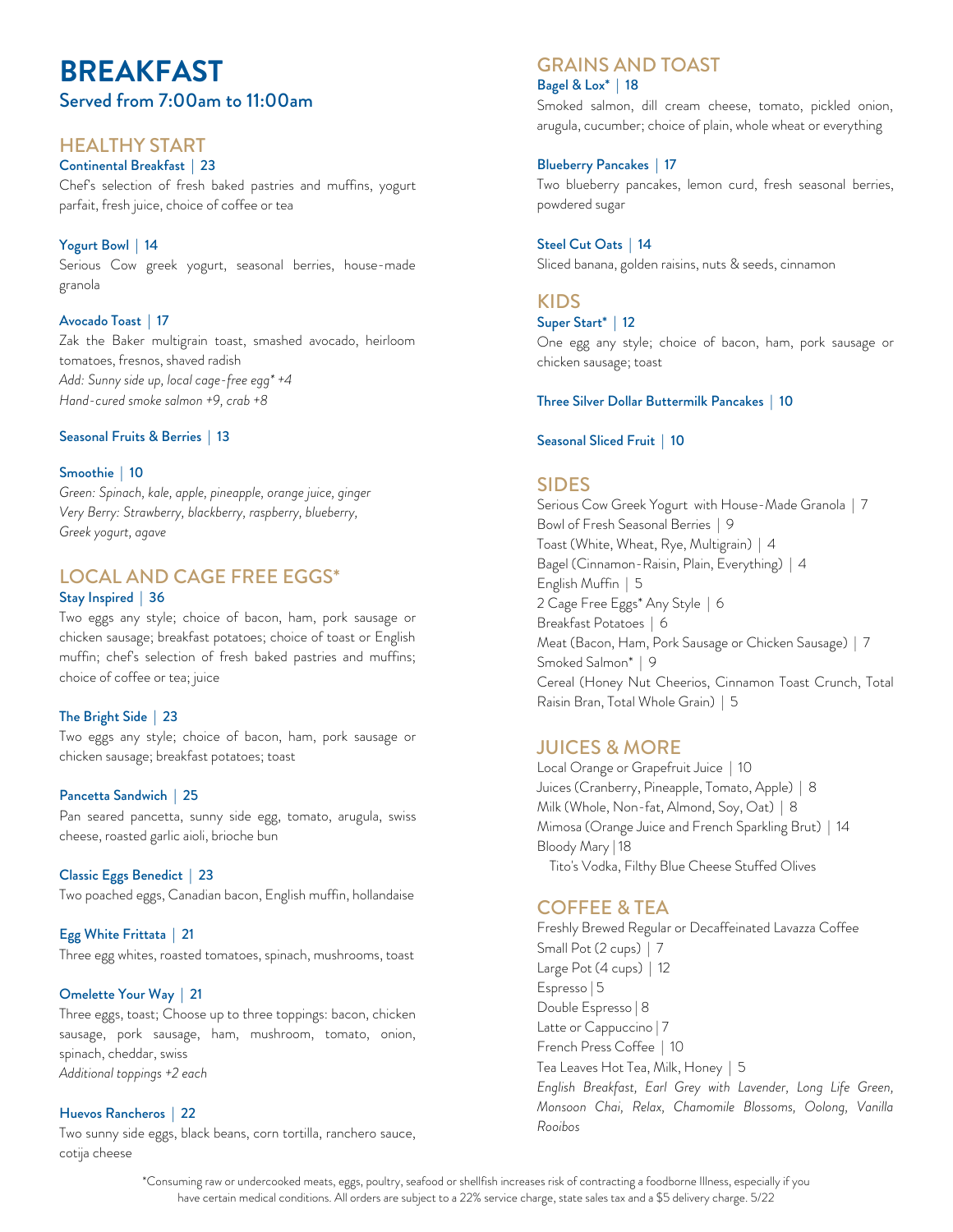# **EVENING** Served from 5:00pm to 11:00pm

#### **STARTERS** Hummus | 17 Oregano oil, blistered pepper and tomatoes, grilled naan (G, SESAME)

Avocado Smash | 18 Pickled fresnos, lime, cilantro, tortilla *Add fresh crab +14 or grilled shrimp +12*

Cheese & Charcuterie | 34 Chef's choice of two meats and two cheese, berry marmalade, Zak the Baker bread (G,D)

#### Artisan Greens | 16 Local greens, shaved vegetables, tomatoes, cucumbers, citrus vinaigrette (G,D) SALADS

Traditional Caesar | 17 Romaine lettuce, sourdough croutons, shaved parmesan (G, D, F, E)

Tomato & Stracciatella | 18 Heirloom tomato, radish, pickled shallots, olive crumbs, balsamic glaze (D)

*Add chicken +8, shrimp +12, salmon +10*

## MAINS

#### Grass Fed Burger | 26 Heirloom tomato, lettuce, chipotle mayo, cheddar, b&b pickles, brioche bun served with grill rub seasoned fries or side of greens (G,D) *Protein substitution: chicken breast or Beyond meat patty*

Airline Chicken | 24 Buttery mashed potatoes, broccoli, charred cipollini, au jus (G,D)

Salmon Fillet | 32 Saffron couscous, shaved fennel salad & orange segments (G,F)

12oz Dry Aged NY Steak | 72 Charred cipollini, au jus (G)

PASTA & PIZZA Bucatini Bolognese | 29 Homemade pasta, tomato, parmesan, greens (G,D)

Vegetable & Pesto | 26 Bucatini pasta, squash, basil pesto, parmesan (N,G, D)

Margherita Pizza | 20 Pomodoro sauce, heirloom tomatoes, mozzarella cheese, fresh basil (G, D)

Pepperoni Pizza | 22 Pomodoro sauce, mozzarella cheese, sliced pepperoni, fresh basil (G, D)

#### ON THE SIDE | 10

Charred Broccolini Buttery Mashed Potatoes (D) Potato Gratin (G,D) Seasoned Fries Truffle Fries +3 (D)

### KIDS | 14

Caesar Salad with Parmesan and Croutons (G, D, F, E) Pasta with choice of Butter, Tomato Sauce or Cheese Sauce (G) Grilled Cheese with Fries (G, D) Chicken Tenders with Honey Mustard and Fries (G) PB&J with Fries (G) Grass-Fed Cheeseburger Sliders on a Brioche Bun (G,D)

#### SWEETER THINGS | 14

Chocolate Mousse Berry Thyme Compote, Chocolate Muesli, Cherry Coulis (G, D, E)

In the Tropics Pabana cheesecake, mango passion compote, basil, meringue (D, E)

Key Lime Tart Raspberry, meringue, citrus (G, D, E)

# ICE CREAM (By the Scoop) | 5 / 8 / 11

Flavors: Vanilla, Chocolate, Strawberry (D, E)

#### BEVERAGES

Soft Drinks | 6 Coca-Cola, Diet Coke, Sprite, Club Soda, Tonic, Ginger Ale, Iced Tea, Lemonade

San Benedetto Spring Water 750ml | 8 San Benedetto Sparkling Water 750ml | 8

Local Orange & Grapefruit Juice | 10 Cranberry, Pineapple, Apple Juice | 8

#### COFFEE & TEA

Freshly Brewed Regular or Decaffeinated Lavazza Coffee Small Pot (2 cups) | 7 Large Pot (4 cups) | 12 Espresso | 5 Double Espresso | 8 Latte or Cappuccino | 7 French Press Coffee | 10 Tea Leaves Hot Tea, Milk, Honey | 5

*English Breakfast, Earl Grey with Lavender, Long Life Green, Monsoon Chai, Relax, Chamomile Blossoms, Oolong, Vanilla Rooibos*

\*Food Allergies: (D) Dairy, (G) Gluten, (N) Peanuts, (E) Eggs, (F) Fish. Consuming raw or undercooked meats, eggs, poultry, seafood or shellfish increases risk of contracting a foodborne illness, especially if you have certain medical conditions. All orders are subject to a 22% service charge, state sales tax and a \$5 delivery charge. 6/22